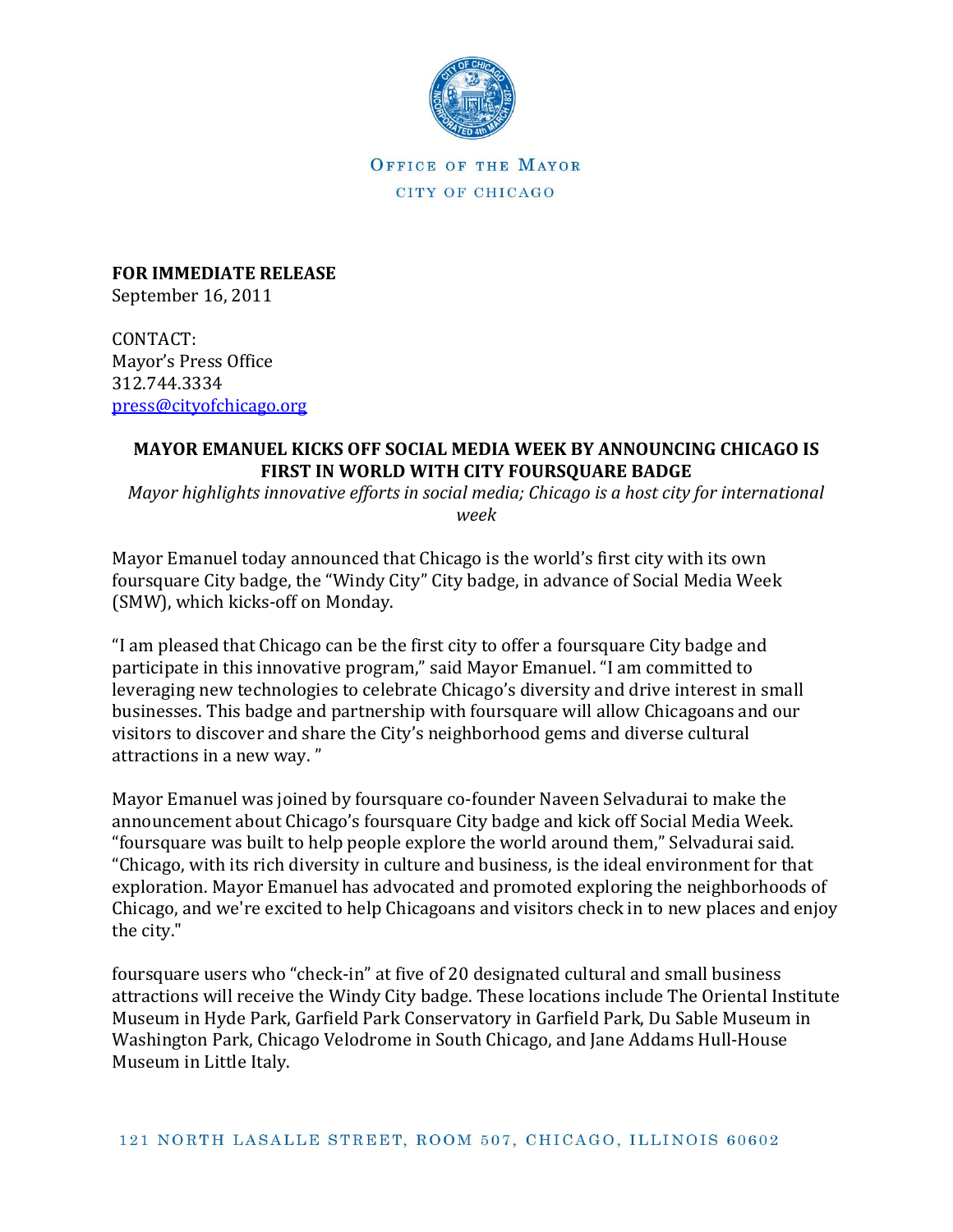

OFFICE OF THE MAYOR CITY OF CHICAGO

Mayor Emanuel commemorated the event by announcing that he will now be on foursquare [\(www.foursquare.com/ChicagosMayor\)](http://www.foursquare.com/ChicagosMayor); the Mayor will be "checking in" as he goes to communities across the city as well as leaving tips for other users. His office will also be hosting a special SMW forum on Twitter and Government Engagement, featuring the manager of government and politics for Twitter. This event is taking place from noon to 1 p.m. on Thursday, Sept. 22, at Columbia College's campus at 618 S. Michigan Avenue.

The foursquare announcement comes on the heels of the Mayor's Office release of the interactive map *City Hall in your Community*, which uses Google Mapping technologies to provide the people of Chicago with an easy-to-use, up-to-date way to see how the City is serving and interacting with residents across the city, and is part of the Emanuel Administration's continuing efforts to increase accountability and transparency across City government. These efforts include:

- **Revolutionizing the City of Chicago's data portal, data.cityofchicago.org**. To date the Mayor's Office has released over 200 datasets, including salary information, crime data, city contracts, lobbyist disclosures, debarred vendors and abandoned buildings. Since May 16, 2011, the City of Chicago's open Data Portal has logged more than 430,373 views and about 35 million rows of data have been accessed.
- **Creating the City's most comprehensive lobbyist disclosure database.** Last week, Mayor Emanuel announced the release of additional lobbyist data, for the first time linking City lobbyist activities, compensation and expenses with each lobbyist client.
- **Implementing ChicagoBudget.org, the first interactive budget website.** People across Chicago can engage in the City's budget process. To date, more than 8,600 ideas and comments for addressing the City's challenges have been posted, generating over 55,000 votes from nearly 3,000 people.
- **Hosting the first Facebook Town Hall** *#AskChicago*. On June 30, Mayor Emanuel was the first sitting mayor of a major city to hold a live online chat in which questions were submitted and ranked by the public. The Mayor has committed to hosting similar forums in the future.